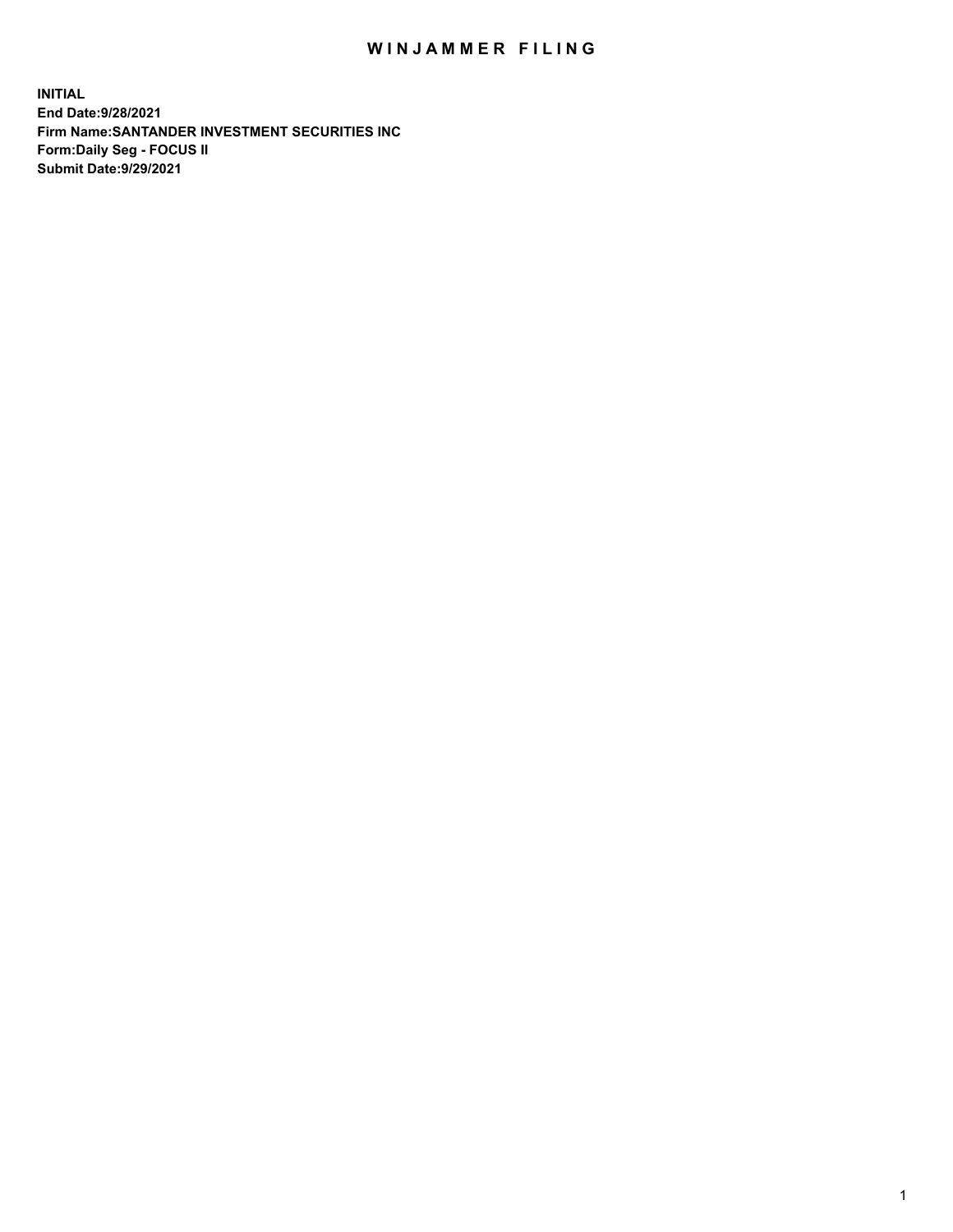**INITIAL End Date:9/28/2021 Firm Name:SANTANDER INVESTMENT SECURITIES INC Form:Daily Seg - FOCUS II Submit Date:9/29/2021 Daily Segregation - Cover Page**

| Name of Company<br><b>Contact Name</b>                                                                                                                                                                                                                                                                                         | <b>SANTANDER INVESTMENT</b><br><b>SECURITIES INC</b><br><b>Richard Ro</b> |
|--------------------------------------------------------------------------------------------------------------------------------------------------------------------------------------------------------------------------------------------------------------------------------------------------------------------------------|---------------------------------------------------------------------------|
| <b>Contact Phone Number</b>                                                                                                                                                                                                                                                                                                    | (212) 350-3662                                                            |
| <b>Contact Email Address</b>                                                                                                                                                                                                                                                                                                   | richard.ro@santander.us                                                   |
| FCM's Customer Segregated Funds Residual Interest Target (choose one):<br>a. Minimum dollar amount: ; or<br>b. Minimum percentage of customer segregated funds required:%; or<br>c. Dollar amount range between: and; or<br>d. Percentage range of customer segregated funds required between:% and%.                          | 70,000,000<br>$\underline{\mathbf{0}}$<br>0 <sub>0</sub><br>00            |
| FCM's Customer Secured Amount Funds Residual Interest Target (choose one):<br>a. Minimum dollar amount: ; or<br>b. Minimum percentage of customer secured funds required:% ; or<br>c. Dollar amount range between: and; or<br>d. Percentage range of customer secured funds required between:% and%.                           | $\frac{0}{0}$<br>$\underline{0} \underline{0}$<br>0 <sub>0</sub>          |
| FCM's Cleared Swaps Customer Collateral Residual Interest Target (choose one):<br>a. Minimum dollar amount: ; or<br>b. Minimum percentage of cleared swaps customer collateral required:% ; or<br>c. Dollar amount range between: and; or<br>d. Percentage range of cleared swaps customer collateral required between:% and%. | $\frac{0}{0}$<br>$\underline{0}$ $\underline{0}$<br>0 <sub>0</sub>        |

Attach supporting documents CH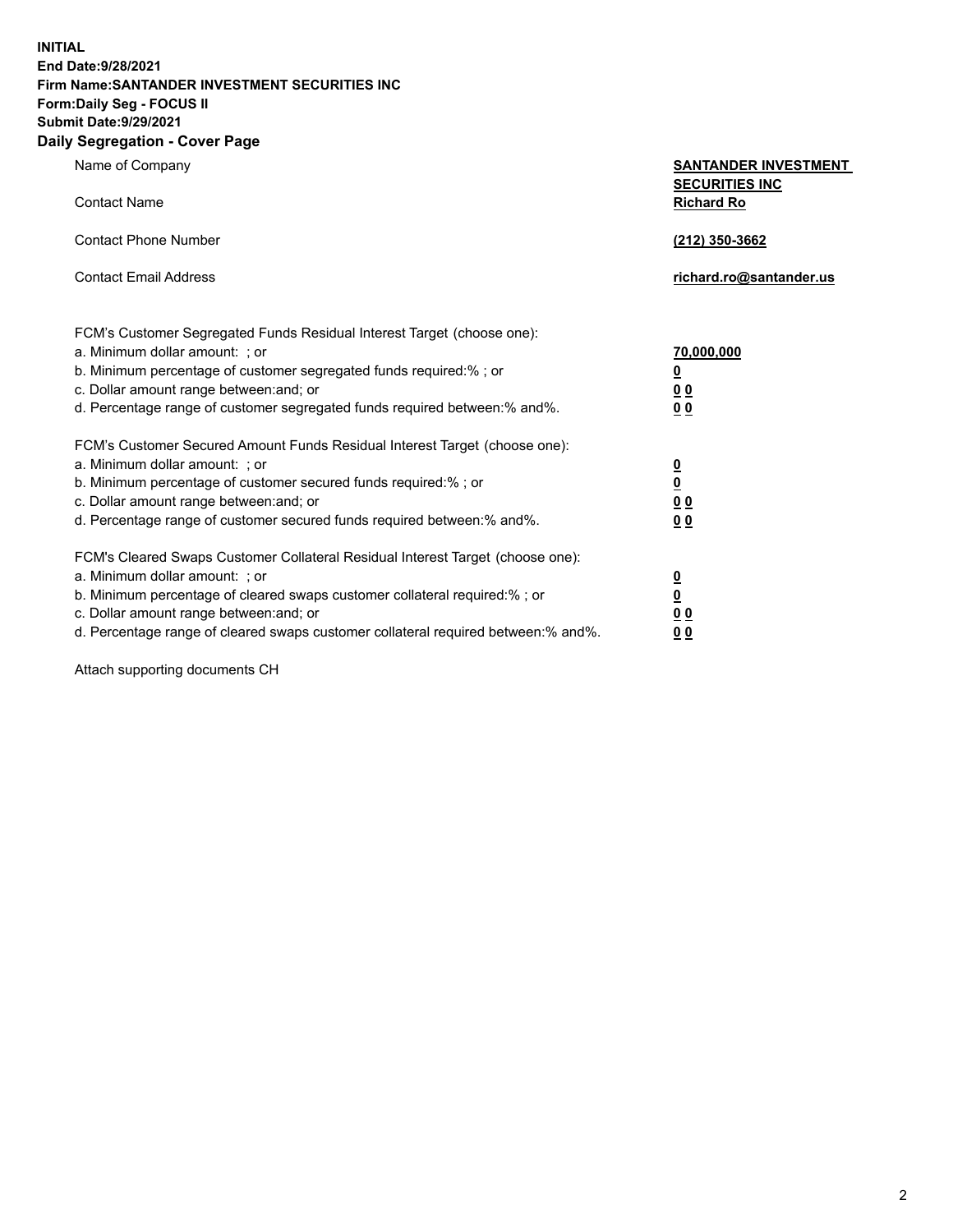**INITIAL End Date:9/28/2021 Firm Name:SANTANDER INVESTMENT SECURITIES INC Form:Daily Seg - FOCUS II Submit Date:9/29/2021 Daily Segregation - Secured Amounts**

|     | Foreign Futures and Foreign Options Secured Amounts                                         |                   |
|-----|---------------------------------------------------------------------------------------------|-------------------|
|     | Amount required to be set aside pursuant to law, rule or regulation of a foreign            | $0$ [7305]        |
|     | government or a rule of a self-regulatory organization authorized thereunder                |                   |
| 1.  | Net ledger balance - Foreign Futures and Foreign Option Trading - All Customers             |                   |
|     | A. Cash                                                                                     | $0$ [7315]        |
|     | B. Securities (at market)                                                                   | 0[7317]           |
| 2.  | Net unrealized profit (loss) in open futures contracts traded on a foreign board of trade   | $0$ [7325]        |
| 3.  | Exchange traded options                                                                     |                   |
|     | a. Market value of open option contracts purchased on a foreign board of trade              | $0$ [7335]        |
|     | b. Market value of open contracts granted (sold) on a foreign board of trade                | $0$ [7337]        |
| 4.  | Net equity (deficit) (add lines 1. 2. and 3.)                                               | $0$ [7345]        |
| 5.  | Account liquidating to a deficit and account with a debit balances - gross amount           | $0$ [7351]        |
|     | Less: amount offset by customer owned securities                                            | 0 [7352] 0 [7354] |
| 6.  | Amount required to be set aside as the secured amount - Net Liquidating Equity              | $0$ [7355]        |
|     | Method (add lines 4 and 5)                                                                  |                   |
| 7.  | Greater of amount required to be set aside pursuant to foreign jurisdiction (above) or line | $0$ [7360]        |
|     | 6.                                                                                          |                   |
|     | FUNDS DEPOSITED IN SEPARATE REGULATION 30.7 ACCOUNTS                                        |                   |
| 1.  | Cash in banks                                                                               |                   |
|     | A. Banks located in the United States                                                       | $0$ [7500]        |
|     | B. Other banks qualified under Regulation 30.7                                              | 0 [7520] 0 [7530] |
| 2.  | Securities                                                                                  |                   |
|     | A. In safekeeping with banks located in the United States                                   | $0$ [7540]        |
|     | B. In safekeeping with other banks qualified under Regulation 30.7                          | 0 [7560] 0 [7570] |
| 3.  | Equities with registered futures commission merchants                                       |                   |
|     | A. Cash                                                                                     | $0$ [7580]        |
|     | <b>B.</b> Securities                                                                        | $0$ [7590]        |
|     | C. Unrealized gain (loss) on open futures contracts                                         | $0$ [7600]        |
|     | D. Value of long option contracts                                                           | $0$ [7610]        |
|     | E. Value of short option contracts                                                          | 0 [7615] 0 [7620] |
| 4.  | Amounts held by clearing organizations of foreign boards of trade                           |                   |
|     | A. Cash                                                                                     | $0$ [7640]        |
|     | <b>B.</b> Securities                                                                        | $0$ [7650]        |
|     | C. Amount due to (from) clearing organization - daily variation                             | $0$ [7660]        |
|     | D. Value of long option contracts                                                           | $0$ [7670]        |
|     | E. Value of short option contracts                                                          | 0 [7675] 0 [7680] |
| 5.  | Amounts held by members of foreign boards of trade                                          |                   |
|     | A. Cash                                                                                     | $0$ [7700]        |
|     | <b>B.</b> Securities                                                                        | $0$ [7710]        |
|     | C. Unrealized gain (loss) on open futures contracts                                         | $0$ [7720]        |
|     | D. Value of long option contracts                                                           | $0$ [7730]        |
|     | E. Value of short option contracts                                                          | 0 [7735] 0 [7740] |
| 6.  | Amounts with other depositories designated by a foreign board of trade                      | $0$ [7760]        |
| 7.  | Segregated funds on hand                                                                    | $0$ [7765]        |
| 8.  | Total funds in separate section 30.7 accounts                                               | $0$ [7770]        |
| 9.  | Excess (deficiency) Set Aside for Secured Amount (subtract line 7 Secured Statement         | 0 [7380]          |
|     | Page 1 from Line 8)                                                                         |                   |
| 10. | Management Target Amount for Excess funds in separate section 30.7 accounts                 | $0$ [7780]        |
| 11. | Excess (deficiency) funds in separate 30.7 accounts over (under) Management Target          | $0$ [7785]        |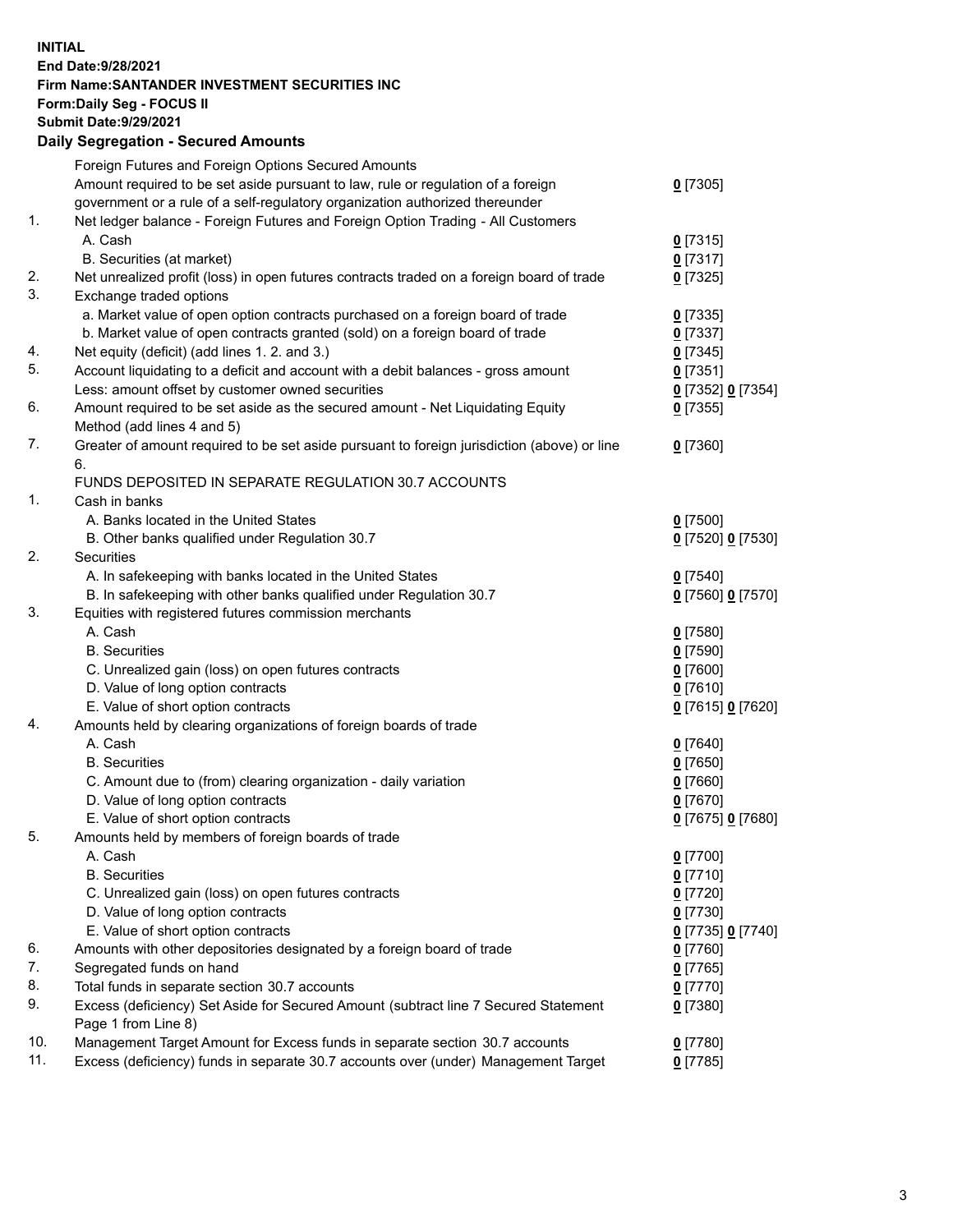| <b>INITIAL</b> | End Date: 9/28/2021<br><b>Firm Name: SANTANDER INVESTMENT SECURITIES INC</b>        |                      |
|----------------|-------------------------------------------------------------------------------------|----------------------|
|                | <b>Form:Daily Seg - FOCUS II</b>                                                    |                      |
|                | <b>Submit Date: 9/29/2021</b>                                                       |                      |
|                | Daily Segregation - Segregation Statement                                           |                      |
|                | SEGREGATION REQUIREMENTS(Section 4d(2) of the CEAct)                                |                      |
| 1.             |                                                                                     |                      |
|                | Net ledger balance<br>A. Cash                                                       | 2,621,853,144 [7010] |
|                | B. Securities (at market)                                                           | $0$ [7020]           |
| 2.             | Net unrealized profit (loss) in open futures contracts traded on a contract market  | -525,061,372 [7030]  |
| 3.             | Exchange traded options                                                             |                      |
|                | A. Add market value of open option contracts purchased on a contract market         | 53,547,528 [7032]    |
|                | B. Deduct market value of open option contracts granted (sold) on a contract market | $-31,275,245$ [7033] |
| 4.             | Net equity (deficit) (add lines 1, 2 and 3)                                         | 2,119,064,055 [7040] |
| 5.             | Accounts liquidating to a deficit and accounts with                                 |                      |
|                | debit balances - gross amount                                                       | $0$ [7045]           |
|                | Less: amount offset by customer securities                                          | 0 [7047] 0 [7050]    |
| 6.             | Amount required to be segregated (add lines 4 and 5)                                | 2,119,064,055 [7060] |
|                | FUNDS IN SEGREGATED ACCOUNTS                                                        |                      |
| 7.             | Deposited in segregated funds bank accounts                                         |                      |
|                | A. Cash                                                                             | 163,787,752 [7070]   |
|                | B. Securities representing investments of customers' funds (at market)              | $0$ [7080]           |
|                | C. Securities held for particular customers or option customers in lieu of cash (at | $0$ [7090]           |
|                | market)                                                                             |                      |
| 8.             | Margins on deposit with derivatives clearing organizations of contract markets      |                      |
|                | A. Cash                                                                             | 1,999,810,211 [7100] |
|                | B. Securities representing investments of customers' funds (at market)              | $0$ [7110]           |
|                | C. Securities held for particular customers or option customers in lieu of cash (at | $0$ [7120]           |
|                | market)                                                                             |                      |
| 9.             | Net settlement from (to) derivatives clearing organizations of contract markets     | 6,173,116 [7130]     |
| 10.            | Exchange traded options                                                             |                      |
|                | A. Value of open long option contracts                                              | 53,547,528 [7132]    |
|                | B. Value of open short option contracts                                             | $-31,275,245$ [7133] |
| 11.            | Net equities with other FCMs                                                        |                      |
|                | A. Net liquidating equity                                                           | $0$ [7140]           |
|                | B. Securities representing investments of customers' funds (at market)              | $0$ [7160]           |
|                | C. Securities held for particular customers or option customers in lieu of cash (at | $0$ [7170]           |
|                | market)                                                                             |                      |
| 12.            | Segregated funds on hand                                                            | $0$ [7150]           |
| 13.            | Total amount in segregation (add lines 7 through 12)                                | 2,192,043,362 [7180] |
| 14.            | Excess (deficiency) funds in segregation (subtract line 6 from line 13)             | 72,979,307 [7190]    |
| 15.            | Management Target Amount for Excess funds in segregation                            | 70,000,000 [7194]    |
| 16.            | Excess (deficiency) funds in segregation over (under) Management Target Amount      | 2,979,307 [7198]     |
|                | <b>Excess</b>                                                                       |                      |